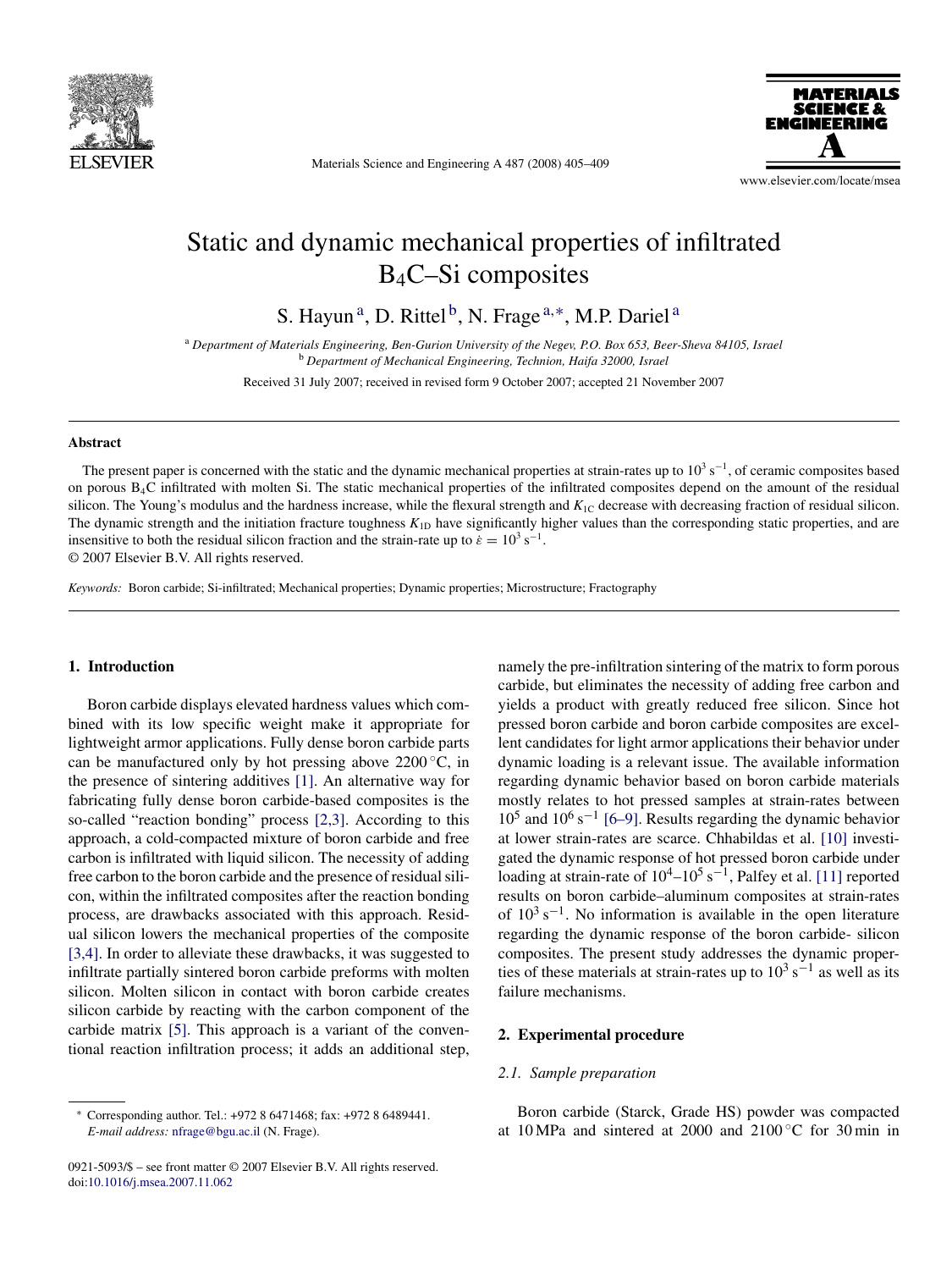order to obtain preforms with 30 and 20 vol.% of total porosity respectively. The preforms were infiltrated with molten silicon at 1480 °C in a vacuum of  $\sim 10^{-4}$  Torr for 20 min. Preforms with 20 and 30 vol.% porosity are denoted as S20 and S30. respectively. The ground and polished samples for the dynamic testing were typically 7 mm diameter and 3.5 mm thick. Bars  $45 \times 4 \times 6$  mm and  $22 \times 4 \times 6$  mm were used for fracture and three point bending tests, respectively. As fatigue pre-cracking is extremely difficult for these materials, sharp notches were introduced using a 0.2 mm thick diamond saw. It is believed that while the sharp notch is not fully equivalent to a sharp crack, the error is systematic so that the observed trends can be considered as representative.

## *2.2. Microstructural investigation*

The microstructure of the samples was studied by scanning electron microscopy (SEM, JEOL-35) combined with an energy-dispersive spectrometer (EDS). The samples for SEM characterization were prepared using a standard metallographic procedure that included a last stage of polishing with  $1 \mu m$ diamond paste. The phase composition of the infiltrated composites was determined by X-ray diffraction. (Rigaku RINT 2100). The residual Si fraction in the composites was determined by analysis of SEM images using the Thixomet<sup>1</sup> software. In order to clarify the morphology of the SiC phase, residual Si was removed by etching the polished samples in 10% HF for 30 s.

#### *2.3. Mechanical properties*

Hardness was determined using a Buehler microhardness tester with a Vickers indenter under 20 N load. The flexural strength was determined by three-point bending test. The velocities of longitudinal and transverse acoustic waves were determined by the pulse-echo technique using a 5 MHz probe. The elastic modulus was derived from ultrasonic velocity data and the density values of the composites measured by the Archimedes method. Dynamic compression stress–strain curves were obtained by split Hopkinson (Kolsky) pressure bar testing [\[12\].](#page-4-0) Quasi-static fracture testing was carried out on a MTS810 servo-hydraulic machine under displacement control. The loading configuration was that of the three-point bend testing. Since all specimens displayed linear elastic behavior up to fracture, the load at fracture was used for calculations of the fracture toughness. Dynamic fracture testing was carried out using the one-point impact configuration, as described in detail in previous publications [\[13–15\].](#page-4-0) In order to probe the failure mechanism under dynamic loading, the fracture path (profile) was investigated using nickel-plated specimens, from which mid-thickness longitudinal sections were prepared through the main fracture plane [\[16\].](#page-4-0)



Fig. 1. SEM image of the infiltrated composite, fabricated from the preform with 20 vol.% of porosity.

## **3. Results and discussion**

## *3.1. Microstructure of the infiltrated composites*

The microstructure of the infiltrated  $B_4C$  composites (Fig. 1) consists of three phases, namely boron carbide,  $\beta$ -SiC and residual silicon. The  $\beta$ -SiC phase appears as white plate-like particles. The light-gray regions correspond to residual Si, and the dark gray areas are the boron carbide phase. According to the image analysis of the microstructure, the SiC phase constitutes about 13 and 17 vol.% and the residual Si 7 and 13 vol.% of samples with an initial porosity of 20 and 30 vol.%, respectively. The microstructure after etching and removal of the residual silicon (Fig. 2) puts in relief the plate-like SiC phase, in some instances still connected to the original boron carbide particles. The mechanism of the reaction between liquid Si and boron carbide has been discussed previously [\[5\].](#page-4-0)



Fig. 2. SEM image of the etched sample. The morphology of the SiC phase is clearly apparent.

<sup>&</sup>lt;sup>1</sup> Image analysis program, developed at the St. Petersburg State Polytechnic University, Department of Steel and Alloys.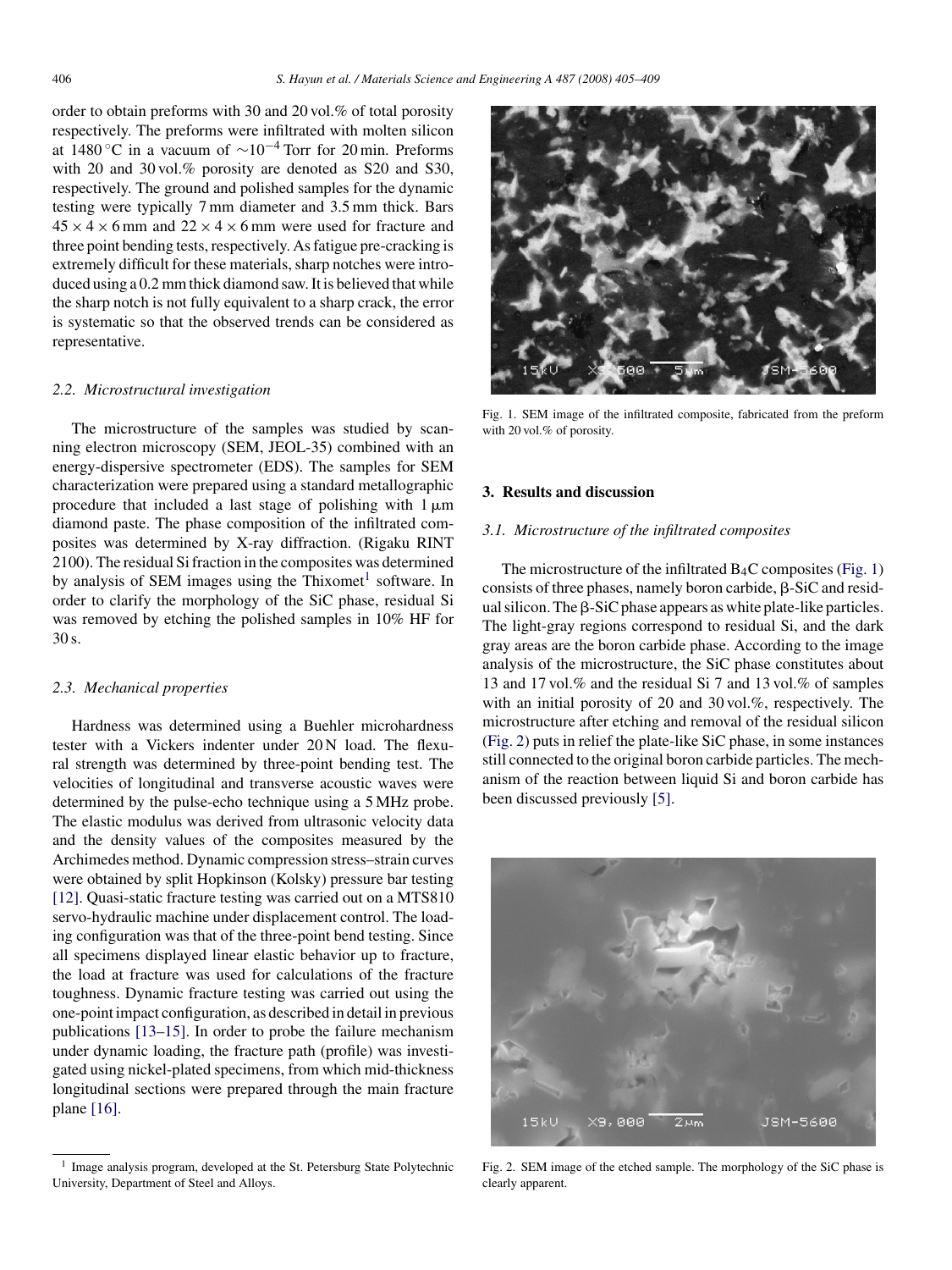<span id="page-2-0"></span>Table 1 Static properties of the infiltrated composites

| Materials       | Density $(g/cm^3)$ | Poisson's ratio   | E(GPa)      | Hardness (GPa) | Flexural strength (MPa) | $K_{1C}$ (MPa m <sup>0.5</sup> ) | Residual Si (vol.%) |
|-----------------|--------------------|-------------------|-------------|----------------|-------------------------|----------------------------------|---------------------|
| S <sub>20</sub> | $2.582 \pm 0.060$  | $0.188 \pm 0.004$ | $410 \pm 9$ | $22.5 \pm 1.4$ | $390 \pm 70$            | $5.5 \pm 2.2$                    | 7.0                 |
| S <sub>30</sub> | $2.606 + 0.012$    | $0.189 + 0.007$   | $370 \pm 4$ | $20.3 \pm 2.5$ | $415 \pm 50$            | $7.9 \pm 2.2$                    | 13.0                |

 $x10^{-4}$ 6

5

 $\overline{A}$ 

 $\overline{c}$ 

FORCE [N] 3

#### *3.2. Static mechanical properties*

The values of density, Young's modulus, hardness and flexural strength of the infiltrated composites are presented in Table 1. The two composites display relatively high hardness and Young's modulus values. Both the Young's modulus and the hardness increase, while the flexural strength and  $K_{1C}$  decrease with decreasing amounts of residual silicon. The high Young's modulus and hardness values are related to an increased fraction of the ceramic phases within the composites.

In the course of the reaction between liquid Si and the boron carbide preform devoid of free carbon, a plate-like SiC phase with a high aspect ratio is formed [\[5\].](#page-4-0) A strengthening effect of these plate-like SiC particles on ceramic composites was reported in Refs. [\[17,18\].](#page-4-0) The SiC particle fraction in the S20 samples is lower (13 vol.%) than in the S30 samples (17 vol.%) providing a clue for the increased flexural strength and fracture toughness values in the latter.

#### *3.3. Dynamic mechanical properties*

Since the investigated material is relatively hard and brittle, a preliminary stage that leads to a valid stress–strain curve is to assess the dynamic equilibrium of the specimen. Fig. 3 shows the two forces acting on the specimen, from the incident  $(F_{\text{in}})$ and the transmitted (F\_out) side of specimen 5 (Table 2). The two forces are quite similar, almost from the onset of the tests, indicating that the specimen is in dynamic equilibrium. This condition was ascertained for each specimen, the mechanical properties of which are reported here. The excellent dynamic equilibrium shows that the Hopkinson bar test can be performed

| Table 2                                                     |  |  |
|-------------------------------------------------------------|--|--|
| Dynamic mechanical properties of the infiltrated composites |  |  |



Fig. 3. The two forces that act on the specimen, from the incident (F\_in) and the transmitted (F<sub>out</sub>) side of specimen 5.

in its classical form, without the need to resort to additional techniques such as pulse-shaping.

The dynamic (initiation) fracture toughness was tested using the one-point impact configuration. The specimen was in contact with an instrumented (Hopkinson) bar. On the specimen, two fracture gauges are cemented on each side of a sharp notch (in this case). The load applied to the specimen was recorded using the instrumented bar and the (mode I) stress intensity factor was calculated from the onset of the loading process until the crack starts to propagate (fracture), as indicated by the fracture gauges. At this time, the calculated stress intensity factor is interpreted

| D Juanne meenamear properties or the immedied composites |             |                          |                                  |                  |  |  |  |  |
|----------------------------------------------------------|-------------|--------------------------|----------------------------------|------------------|--|--|--|--|
| Diameter (mm)                                            | Height (mm) | $\sigma_{\rm max}$ (MPa) | $\dot{\varepsilon}$ , $(s^{-1})$ | Energy $(MJ/m3)$ |  |  |  |  |
|                                                          |             |                          |                                  |                  |  |  |  |  |
| 7.04                                                     | 3.37        | 1070                     | 2250                             | 18               |  |  |  |  |
| 6.98                                                     | 3.35        | 1260                     | 5000                             | 30               |  |  |  |  |
| 6.97                                                     | 3.36        | 1280                     | 3700                             | 30               |  |  |  |  |
| 6.83                                                     | 3.36        | 1330                     | 3100                             | 35               |  |  |  |  |
| 7.02                                                     | 3.36        | 1290                     | 2850                             | 21               |  |  |  |  |
| 6.97                                                     | 3.34        | 1320                     | 2820                             | 30               |  |  |  |  |
|                                                          |             |                          |                                  |                  |  |  |  |  |
| 7.09                                                     | 3.99        | 1430                     | 2300                             | 26               |  |  |  |  |
| 6.78                                                     | 3.98        | 1080                     | 1850                             | 17               |  |  |  |  |
| 6.81                                                     | 3.98        | 1100                     | 1882                             | 17               |  |  |  |  |
| 7.29                                                     | 4.00        | 909                      | 1715                             | 12               |  |  |  |  |
| 7.15                                                     | 3.96        | 1030                     | 2116                             | 17               |  |  |  |  |
| 7.14                                                     | 3.97        | 1090                     | 1829                             | 13               |  |  |  |  |
| 7.04                                                     | 3.96        | 1170                     | 1987                             | 19               |  |  |  |  |
|                                                          |             |                          |                                  |                  |  |  |  |  |

**IN FORCE OUT FORCE**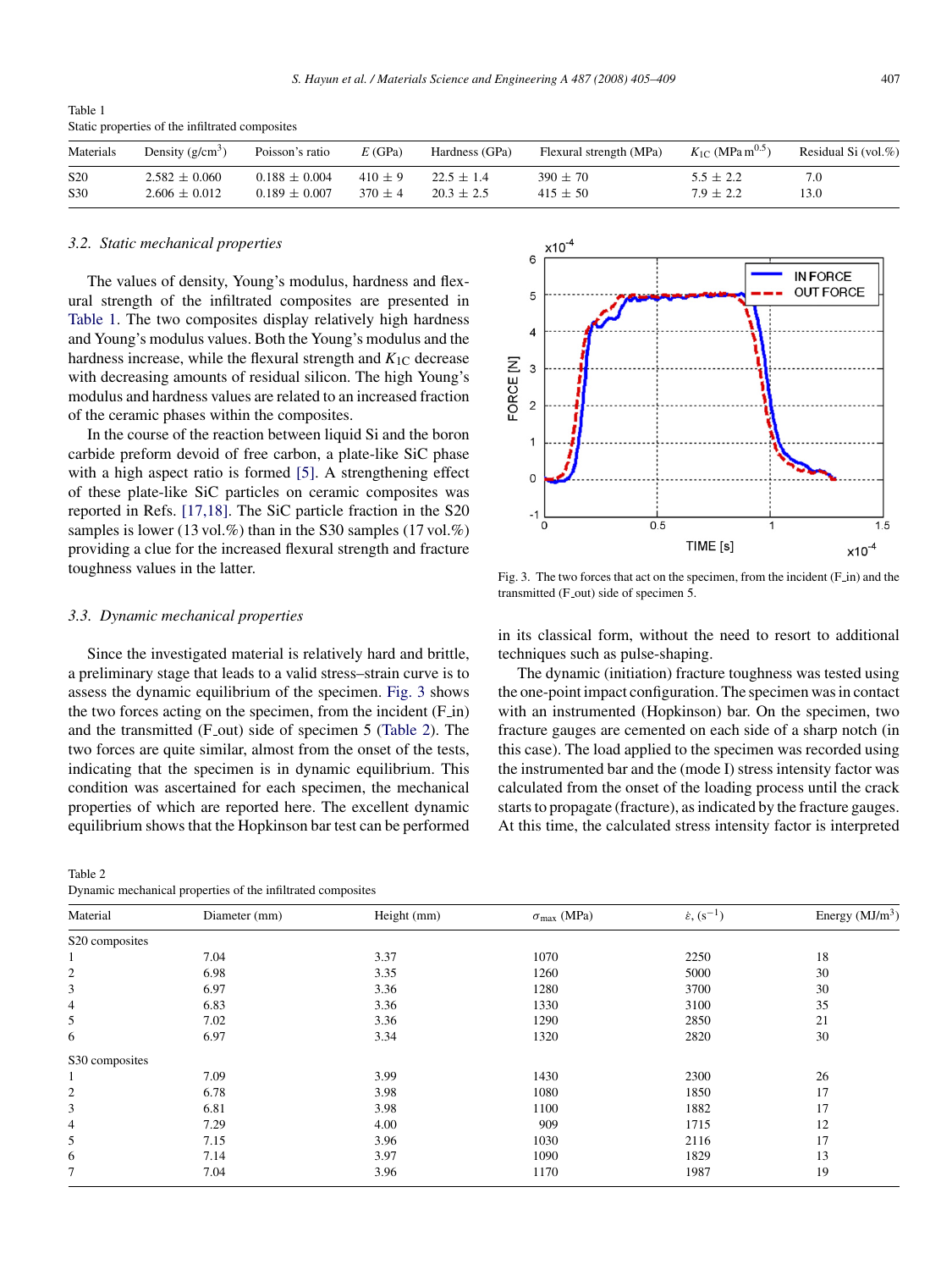<span id="page-3-0"></span>

Fig. 4. A typical record of a load–time curve along with the indications of the fracture gauges. It is observed that fracture occurs significantly after the peak-load, which is characteristic of this kind of test.

as the dynamic fracture toughness of the material. Two values were usually measured, one on each side of the specimen, and the test was considered as valid when these two values were sufficiently close (within 15%), and after visual assessment that the crack path was flat and not slanted, which would indicate a mixed-mode fracture. A typical record of a load–time curve is shown in Fig. 4 along with the indications of the fracture gauges. The fracture occurred significantly after the peak-load, which is characteristic of this kind of test.

Typical dynamic stress–strain curves are shown in Fig. 5 the stress–strain curves suggest that the overall ductility to failure is not sensitive to the composition variation within the samples that were examined. The curves are mostly smooth but some oscillations appear before failure. These oscillations are probably related to the failure mechanism, which we believe is associated with the nucleation and coalescence of microcracks [\[19\].](#page-4-0) The peak stress is taken as the characteristic dynamic failure stress of the composite.



Fig. 5. Typical dynamic stress–strain curves.



Fig. 6. Typical SEM image of quasi-statically fractured specimens.

The dynamic properties of the composites were determined in the  $1700-5000$  s<sup>-1</sup> strain-rate range [\(Table 2\).](#page-2-0) The average values of  $\sigma_{\text{max}}$  were  $1258 \pm 95$  and  $1118 \pm 138$  MPa for the S20 and S30 samples, respectively. The experimental results indicate that the infiltrated composites do not appear to be strain-rate sensitive. A similar behavior of the  $B_4C-A1$  composites has been reported by Palfey et al. [\[11\],](#page-4-0) but the compressive fracture strength ( $\sigma_{\text{max}}$ ) of these composites has been reported to be higher (3800 and 2000 MPa for 80% B<sub>4</sub>C–Al and 65% B<sub>4</sub>C–Al composites, respectively). This difference is to be attributed to the extended plasticity of the aluminum-containing composites in contrast to the overwhelmingly brittle behavior of the silicon-containing composite.

The measured values of the dynamic fracture toughness  $(K_{1D})$ were  $42.6 \pm 17.6$  and  $117.8 \pm 28.9$  for the S20 and S30 samples, respectively. These values are significantly higher than the  $K_{1C}$  values, measured under static conditions. For brittle materials, this finding is not surprising and it may result from specific dynamic crack initiation mechanisms that do not operate at quasi-static rates, as shown in Ref. [\[16\].](#page-4-0) Although, the dynamic fracture toughness  $(K_{1d})$  of the S30 composites is



Fig. 7. Typical SEM image of dynamically fractured specimens.